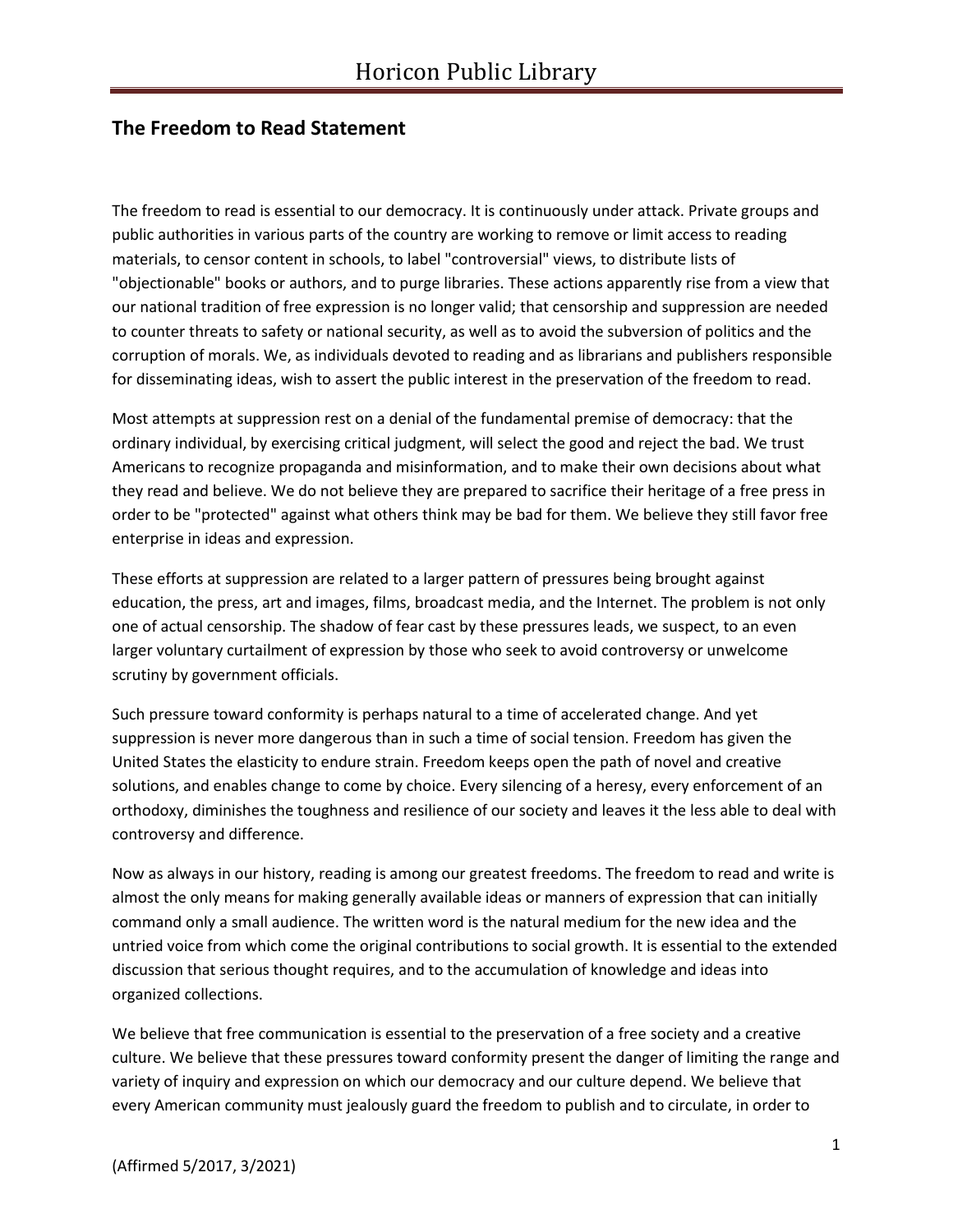preserve its own freedom to read. We believe that publishers and librarians have a profound responsibility to give validity to that freedom to read by making it possible for the readers to choose freely from a variety of offerings.

The freedom to read is guaranteed by the Constitution. Those with faith in free people will stand firm on these constitutional guarantees of essential rights and will exercise the responsibilities that accompany these rights.

We therefore affirm these propositions:

It is in the public interest for publishers and librarians to make available the widest diversity of views and expressions, including those that are unorthodox, unpopular, or considered dangerous by the majority. Creative thought is by definition new, and what is new is different. The bearer of every new thought is a rebel until that idea is refined and tested. Totalitarian systems attempt to maintain themselves in power by the ruthless suppression of any concept that challenges the established orthodoxy. The power of a democratic system to adapt to change is vastly strengthened by the freedom of its citizens to choose widely from among conflicting opinions offered freely to them. To stifle every nonconformist idea at birth would mark the end of the democratic process. Furthermore, only through the constant activity of weighing and selecting can the democratic mind attain the strength demanded by times like these. We need to know not only what we believe but why we believe it.

Publishers, librarians, and booksellers do not need to endorse every idea or presentation they make available. It would conflict with the public interest for them to establish their own political, moral, or aesthetic views as a standard for determining what should be published or circulated. Publishers and librarians serve the educational process by helping to make available knowledge and ideas required for the growth of the mind and the increase of learning. They do not foster education by imposing as mentors the patterns of their own thought. The people should have the freedom to read and consider a broader range of ideas than those that may be held by any single librarian or publisher or government or church. It is wrong that what one can read should be confined to what another thinks proper.

It is contrary to the public interest for publishers or librarians to bar access to writings on the basis of the personal history or political affiliations of the author. No art or literature can flourish if it is to be measured by the political views or private lives of its creators. No society of free people can flourish that draws up lists of writers to whom it will not listen, whatever they may have to say.

There is no place in our society for efforts to coerce the taste of others, to confine adults to the reading matter deemed suitable for adolescents, or to inhibit the efforts of writers to achieve artistic expression. To some, much of modern expression is shocking. But is not much of life itself shocking? We cut off literature at the source if we prevent writers from dealing with the stuff of life. Parents and teachers have a responsibility to prepare the young to meet the diversity of experiences in life to which they will be exposed, as they have a responsibility to help them learn to think critically for themselves. These are affirmative responsibilities, not to be discharged simply by preventing them from reading works for which they are not yet prepared. In these matters values differ, and values cannot be legislated; nor can machinery be devised that will suit the demands of one group without limiting the freedom of others.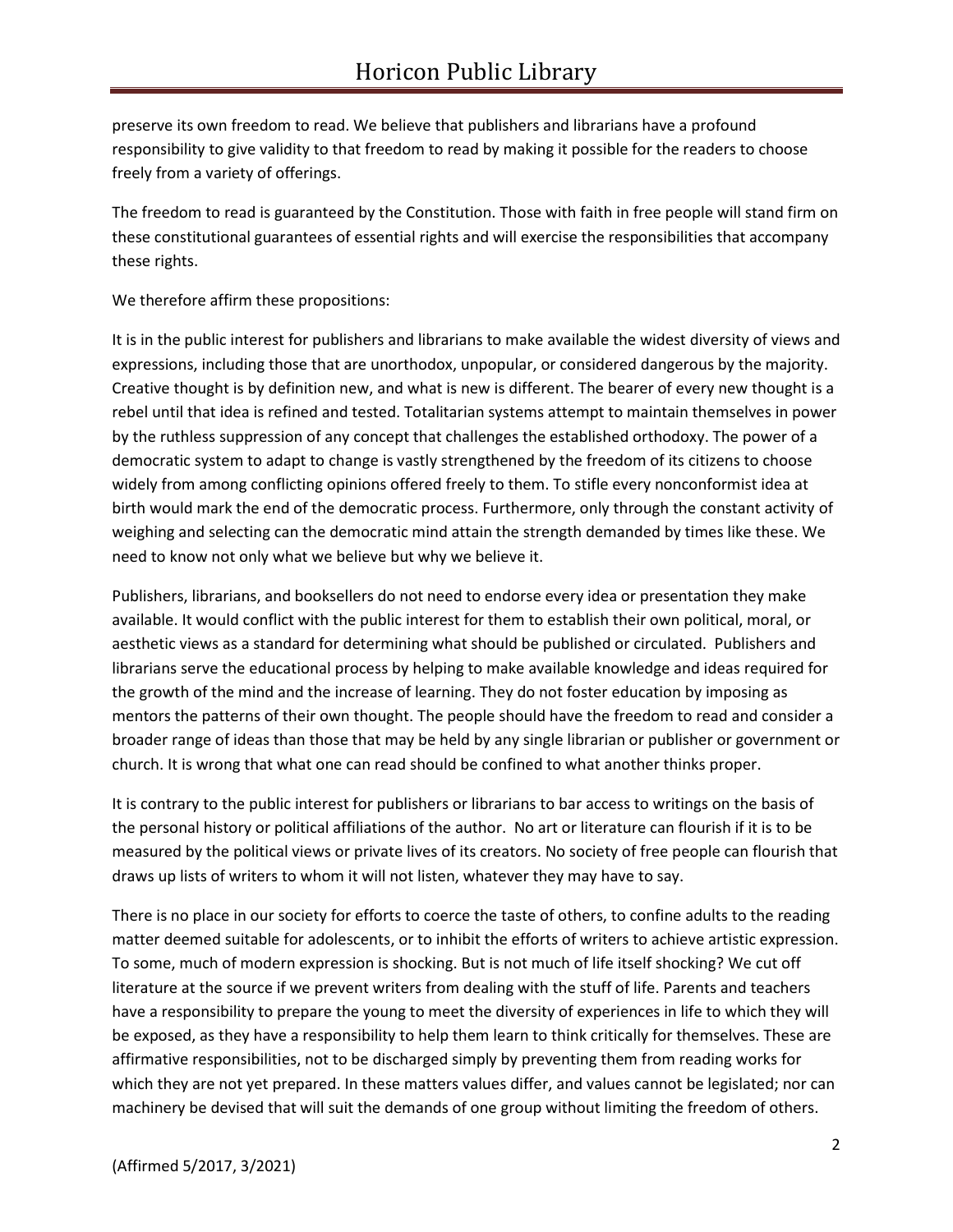It is not in the public interest to force a reader to accept the prejudgment of a label characterizing any expression or its author as subversive or dangerous. The ideal of labeling presupposes the existence of individuals or groups with wisdom to determine by authority what is good or bad for others. It presupposes that individuals must be directed in making up their minds about the ideas they examine. But Americans do not need others to do their thinking for them.

It is the responsibility of publishers and librarians, as guardians of the people's freedom to read, to contest encroachments upon that freedom by individuals or groups seeking to impose their own standards or tastes upon the community at large; and by the government whenever it seeks to reduce or deny public access to public information.

It is inevitable in the give and take of the democratic process that the political, the moral, or the aesthetic concepts of an individual or group will occasionally collide with those of another individual or group. In a free society individuals are free to determine for themselves what they wish to read, and each group is free to determine what it will recommend to its freely associated members. But no group has the right to take the law into its own hands, and to impose its own concept of politics or morality upon other members of a democratic society. Freedom is no freedom if it is accorded only to the accepted and the inoffensive. Further, democratic societies are more safe, free, and creative when the free flow of public information is not restricted by governmental prerogative or self-censorship.

It is the responsibility of publishers and librarians to give full meaning to the freedom to read by providing books that enrich the quality and diversity of thought and expression. By the exercise of this affirmative responsibility, they can demonstrate that the answer to a "bad" book is a good one, the answer to a "bad" idea is a good one. The freedom to read is of little consequence when the reader cannot obtain matter fit for that reader's purpose. What is needed is not only the absence of restraint, but the positive provision of opportunity for the people to read the best that has been thought and said. Books are the major channel by which the intellectual inheritance is handed down, and the principal means of its testing and growth. The defense of the freedom to read requires of all publishers and librarians the utmost of their faculties, and deserves of all Americans the fullest of their support.

We state these propositions neither lightly nor as easy generalizations. We here stake out a lofty claim for the value of the written word. We do so because we believe that it is possessed of enormous variety and usefulness, worthy of cherishing and keeping free. We realize that the application of these propositions may mean the dissemination of ideas and manners of expression that are repugnant to many persons. We do not state these propositions in the comfortable belief that what people read is unimportant. We believe rather that what people read is deeply important; that ideas can be dangerous; but that the suppression of ideas is fatal to a democratic society. Freedom itself is a dangerous way of life, but it is ours.

------------------------------------------------------------------------------------------------

This statement was originally issued in May of 1953 by the Westchester Conference of the American Library Association and the American Book Publishers Council, which in 1970 consolidated with the American Educational Publishers Institute to become the Association of American Publishers.